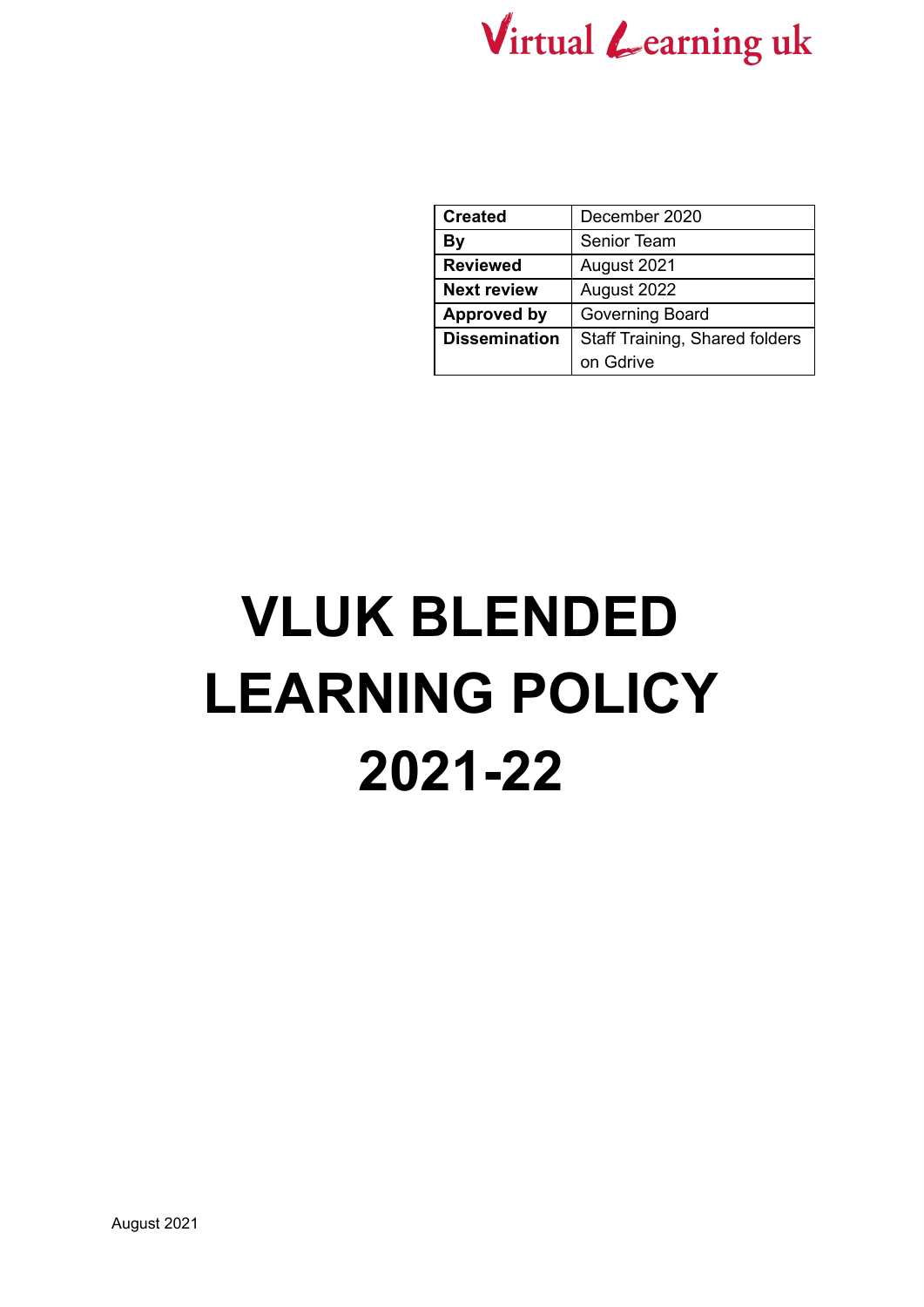

## **1. PURPOSE**

VLUK is committed to providing a quality learning experience for all learners by:

- promoting high levels of aspiration to achieve intended career goals through the promotion of our core values:
	- o Professionalism
	- o Leadership
	- o Innovation
	- o Motivation
- identifying key processes and systems leading to achievement.
- developing effective organisational arrangements to enhance employer engagement.
- critically reflecting and modifying internal processes to enhance the learner journey.
- fostering ownership and commitment among staff to ensure the correct level of information, advice and guidance is disseminated.

#### **2. BLENDED LEARNING DEFINITION**

VLUK will enable all learning materials to be available through the internally approved virtual learning environment, the Sports Brain and live online lessons, in order to support the blended learning model:

● a formal approach to education that creates an integrated learning environment where face-to-face and online teaching and learning become complementary, with the purpose of giving learners a more diverse and engaging learning experience.

Blended learning may also be appropriate in situations when learners, in agreement with VLUK, have a period of absence but are able to work at home, at least to some extent. This may apply in cases such as exclusion/suspensions from VLUK, or longer term illness, assuming learners are able to complete work at home. Another relevant instance would be if, following an infectious disease outbreak, learners are self-isolating at home but are not suffering with relevant symptoms. The primary platforms we will use to deliver continuity of education are:

- Zoom for Education: <https://zoom.us/education>
- The Sportbrain: <http://www.vesystems.org/the-brain/sport/>
- Google Meet: <https://workspace.google.com/products/meet/>
- Century: <https://www.century.tech/>

Century is an online learning platform for GCSE learners. Century adapts personal pathways containing micro-lessons called 'nuggets' designed to address gaps in knowledge, provide stretch and challenge and promote long-term memory retention. This compliments the 'live' GCSE lessons all learners receive.

The extent to which different methods of instruction are employed is likely to be determined by the length of any closure and the ability of both learners and tutors to participate in remote learning. We reserve the right to vary the range of methods used to provide remote learning tasks, feedback and interaction, based on the particular circumstances of any closure and based on our experience.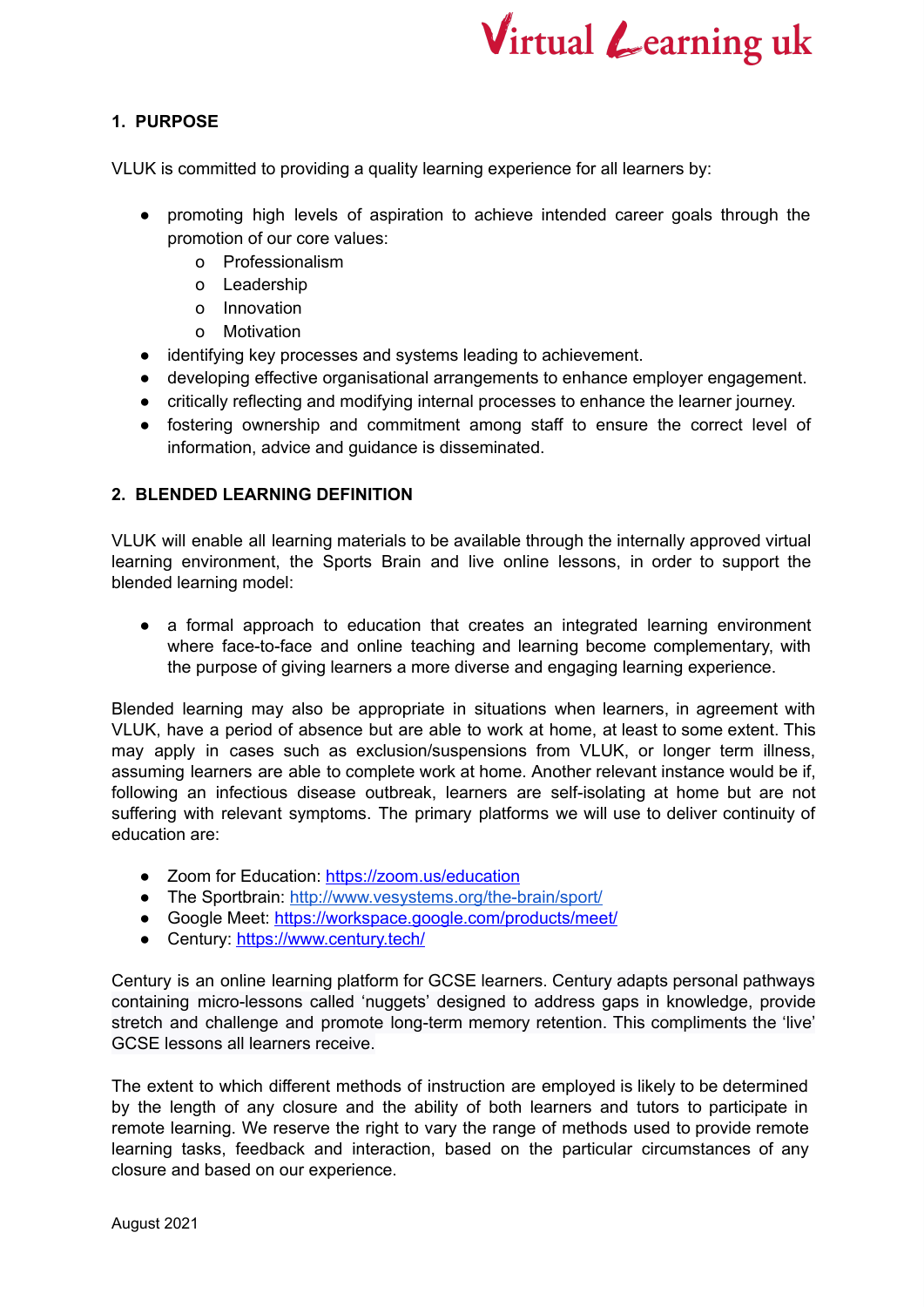

#### **3. GENERAL AIMS**

The aim of the Sports Brain blended learning model is to enable learners:

- 1. To ensure that blended learning delivery meets the guidelines set by the awarding organisation.
- 2. To ensure that assessment methodology is valid, reliable and does not disadvantage any group or individual learners.

In order to do this VLUK will:

- Ensure that teaching/delivery/assessment staff are timetabled to support blended learning when learners are working remotely.
- Ensure there is a process to manage feedback on assignments, questions are constructively answered, and feedback is provided in a timely manner.
- Ensure the setting of assignments is undertaken in the face-to-face sessions and that deadlines are clear.
- Ensure that when learners submit work measures are taken to ensure the work is authentic and has been completed by the learner.
- Maintain and store securely all assessment and internal verification records in accordance with Pearson Centre Agreement.
- Ensure the quality of online delivery by conducting online checks of 20% of lessons during mandated closures.

VLUK has identified the following online expectations for learners during blended learning delivery:

- **All cameras to be on.** We need staff to be confident that learners are in a safe environment. They can apply a background if they do not want others to see their environment.
- **Cameras to focus on the learner.** Projections of the ceiling or other parts of the house will not be suitable.
- **Learners to be in kit.** This can affect their perception/mentality and be ready to learn.
- **Learners muted to avoid disturbances.** This can be changed to manage questions/answers.
- **Session is supervised.** Learners can be placed in meeting rooms and the tutor can drop in to check progress before bringing the class back at the end. Do not send learners off to complete work unsupervised as we will not expect that in a normal classroom environment.